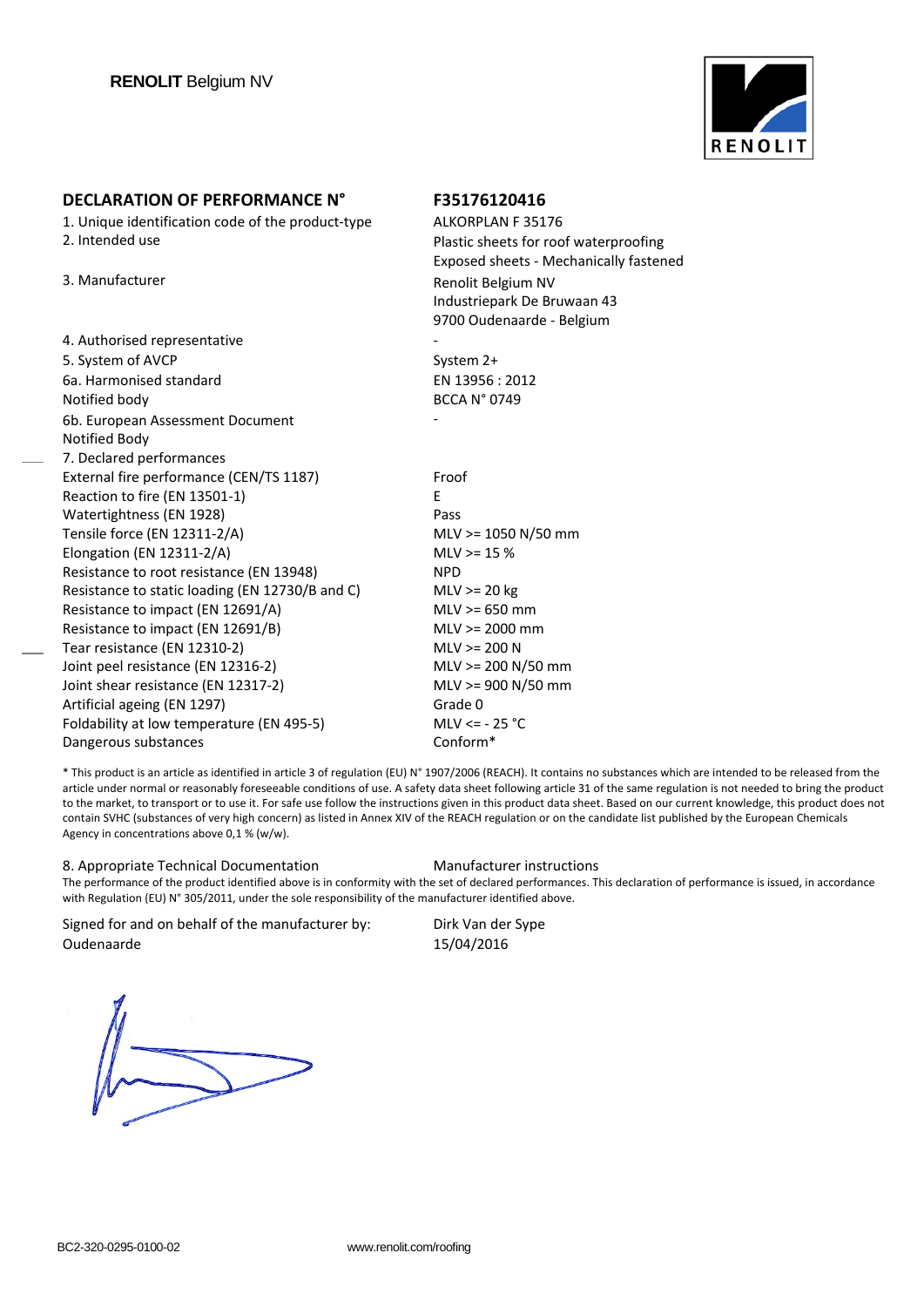

1. Unique identification code of the product-type ALKORPLAN F 35176 2. Intended use Plastic sheets for roof waterproofing

3. Manufacturer and a state of the Renolit Belgium NV

| 4. Authorised representative                    |                       |
|-------------------------------------------------|-----------------------|
| 5. System of AVCP                               | System 2+             |
| 6a. Harmonised standard                         | EN 13956 : 2012       |
| Notified body                                   | <b>BCCA N° 0749</b>   |
| 6b. European Assessment Document                |                       |
| Notified Body                                   |                       |
| 7. Declared performances                        |                       |
| External fire performance (CEN/TS 1187)         | Froof                 |
| Reaction to fire (EN 13501-1)                   | E                     |
| Watertightness (EN 1928)                        | Pass                  |
| Tensile force (EN 12311-2/A)                    | $MLV$ >= 1100 N/50 mm |
| Elongation (EN 12311-2/A)                       | $MLV > = 16%$         |
| Resistance to root resistance (EN 13948)        | <b>NPD</b>            |
| Resistance to static loading (EN 12730/B and C) | $MLV \ge 20 kg$       |
| Resistance to impact (EN 12691/A)               | $MLV > = 800$ mm      |
| Resistance to impact (EN 12691/B)               | $MLV > = 2000$ mm     |
| Tear resistance (EN 12310-2)                    | $MLV$ >= 225 N        |
| Joint peel resistance (EN 12316-2)              | $MLV$ >= 225 N/50 mm  |
| Joint shear resistance (EN 12317-2)             | MLV >= 925 N/50 mm    |
| Artificial Ageing (EN 1297)                     | Grade 0               |
| Foldability at low temperature (EN 495-5)       | MLV $\le$ - 25 °C     |
| Dangerous substances                            | Conform <sup>*</sup>  |

\* This product is an article as identified in article 3 of regulation (EU) N° 1907/2006 (REACH). It contains no substances which are intended to be released from the article under normal or reasonably foreseeable conditions of use. A safety data sheet following article 31 of the same regulation is not needed to bring the product to the market, to transport or to use it. For safe use follow the instructions given in this product data sheet. Based on our current knowledge, this product does not contain SVHC (substances of very high concern) as listed in Annex XIV of the REACH regulation or on the candidate list published by the European Chemicals Agency in concentrations above 0,1 % (w/w).

### 8. Appropriate Technical Documentation Manufacturer instructions

Exposed sheets ‐ Mechanically fastened

Industriepark De Bruwaan 43 9700 Oudenaarde ‐ Belgium

The performance of the product identified above is in conformity with the set of declared performances. This declaration of performance is issued, in accordance with Regulation (EU) N° 305/2011, under the sole responsibility of the manufacturer identified above.

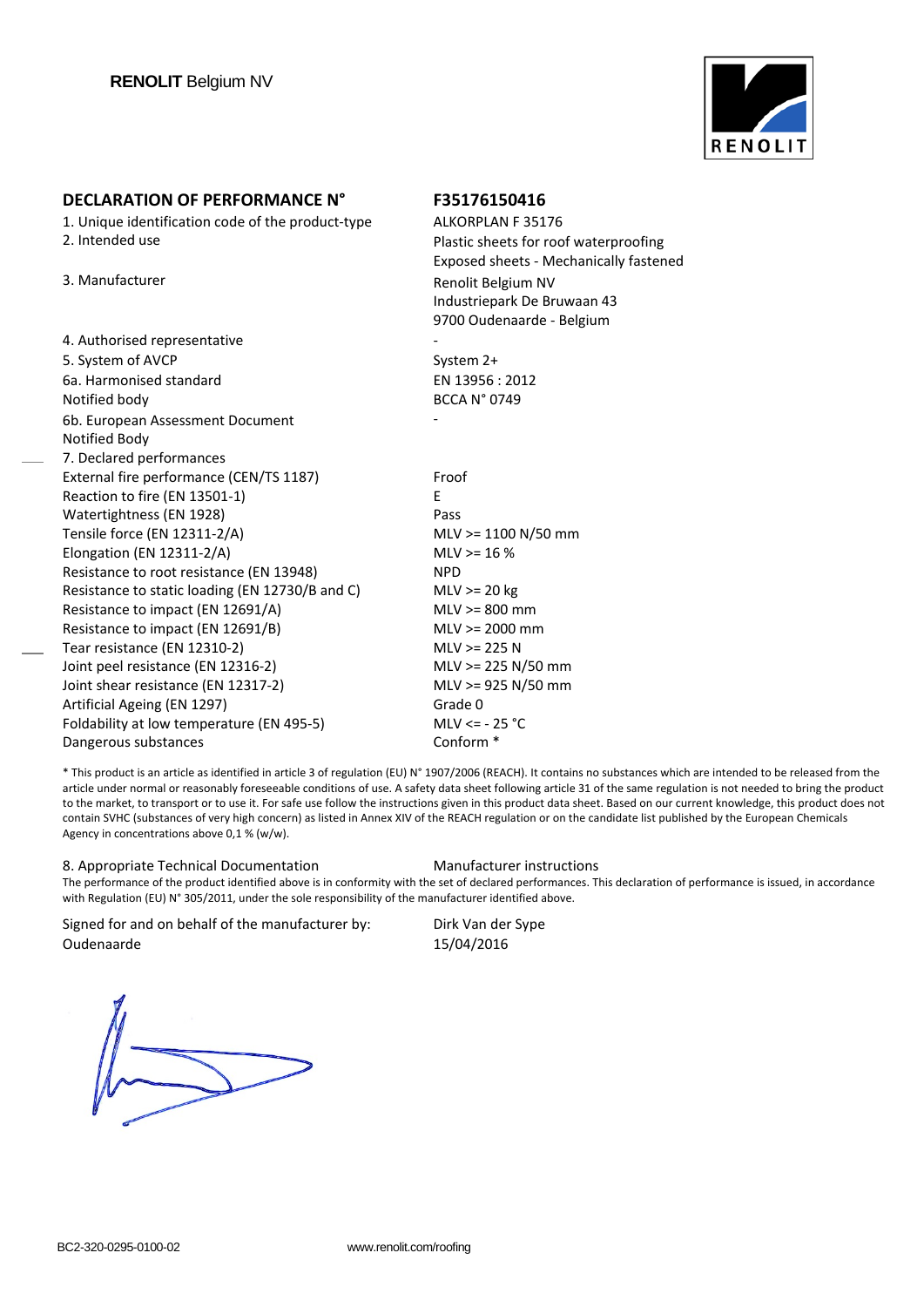

1. Unique identification code of the product-type ALKORPLAN F 35176 2. Intended use Plastic sheets for roof waterproofing

3. Manufacturer and a state of the Renolit Belgium NV

| 4. Authorised representative                    |                       |
|-------------------------------------------------|-----------------------|
| 5. System of AVCP                               | System 2+             |
| 6a. Harmonised standard                         | EN 13956 : 2012       |
| Notified body                                   | <b>BCCA N° 0749</b>   |
| 6b. European Assessment Document                |                       |
| Notified Body                                   |                       |
| 7. Declared performances                        |                       |
| External fire performance (CEN/TS 1187)         | Froof                 |
| Reaction to fire (EN 13501-1)                   | E                     |
| Watertightness (EN 1928)                        | Pass                  |
| Tensile force (EN 12311-2/A)                    | MLV >= 1125 N/50 mm   |
| Elongation (EN 12311-2/A)                       | $MLV > = 16%$         |
| Resistance to root resistance (EN 13948)        | <b>NPD</b>            |
| Resistance to static loading (EN 12730/B and C) | $MLV \ge 20$ kg       |
| Resistance to impact (EN 12691/A)               | $MLV \ge 950$ mm      |
| Resistance to impact (EN 12691/B)               | $MLV > = 2000$ mm     |
| Tear resistance (EN 12310-2)                    | $MLV > = 250 N$       |
| Joint peel resistance (EN 12316-2)              | $MLV \ge 250 N/50 mm$ |
| Joint shear resistance (EN 12317-2)             | MLV >= 950 N/50 mm    |
| Artificial ageing (EN 1297)                     | Grade 0               |
| Foldability at low temperature (EN 495-5)       | MLV $\le$ - 25 °C     |
| Dangerous substances                            | Conform*              |

\* This product is an article as identified in article 3 of regulation (EU) N° 1907/2006 (REACH). It contains no substances which are intended to be released from the article under normal or reasonably foreseeable conditions of use. A safety data sheet following article 31 of the same regulation is not needed to bring the product to the market, to transport or to use it. For safe use follow the instructions given in this product data sheet. Based on our current knowledge, this product does not contain SVHC (substances of very high concern) as listed in Annex XIV of the REACH regulation or on the candidate list published by the European Chemicals Agency in concentrations above 0,1 % (w/w).

### 8. Appropriate Technical Documentation Manufacturer instructions

Exposed sheets ‐ Mechanically fastened

Industriepark De Bruwaan 43 9700 Oudenaarde ‐ Belgium

The performance of the product identified above is in conformity with the set of declared performances. This declaration of performance is issued, in accordance with Regulation (EU) N° 305/2011, under the sole responsibility of the manufacturer identified above.